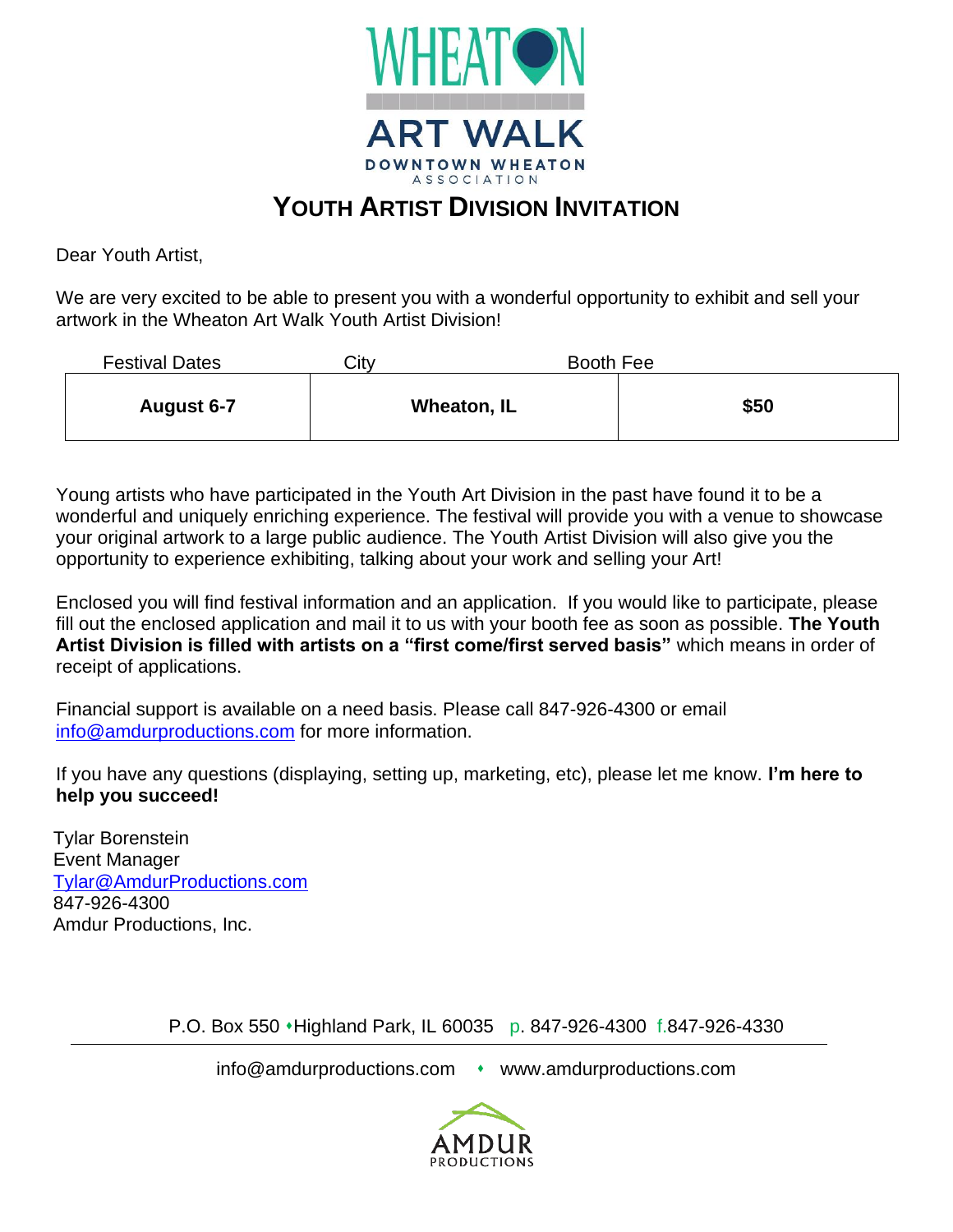

## **2022 Youth Artist Division Information Sheet**

- The Youth Art Division is open to youth artists; 10-18 years old. Artists under 13 must be chaperoned by an adult at all times at the festival.
- 2 exhibitors may be in one space if both artists have worked together on a single body of artwork. **\$50 participation and booth fee apply per space/per body of artwork.** Fees go to help defray the production, advertising and security costs of this event.
- Fees are non-refundable unless space is NOT available. If a space is not available, the fee will be refunded in full.
- Artists may only display & sell original art made completely by the artist.
- All types of original art may be shown: painting, drawing, jewelry, ceramics, prints, fiber, sculpture, photographs, glass and mixed media.
- Artists are accepted in order of application receipt. Space is limited.
- A 6-foot table and one chair will be provided to each registered artist. Artists will provide their own set-ups such as a tent covering, additional tables, easels, display boards, chairs, etc. All tables must be covered to the ground with cloth or other material. Spaces are approximately 8' x 5'. Keep your display simple. You don't want the display to distract from your work. Signs and prices should be neatly and clearly written. Please contact Tylar with any questions on presentation!
- The festival will run rain or shine, August 6-7. Artists are expected to stay for entire day on both days: 10am-5pm. If an artist leaves early, they will not be allowed to participate in future festivals or the following day or the following day.
- Artists must check-in on the Saturday morning of the festival, between 8-9am, in the festival office. Official artist badges, festival materials, and parking passes will be distributed also. The designated space for the festival office and other detailed information will be emailed to the Youth Artists about 30 days prior to the show date.

We look forward to your participation!

P.O. Box 550 ⬧Highland Park, IL 60035 p. 847-926-4300 f.847-926-4330

info@amdurproductions.com • www.amdurproductions.com